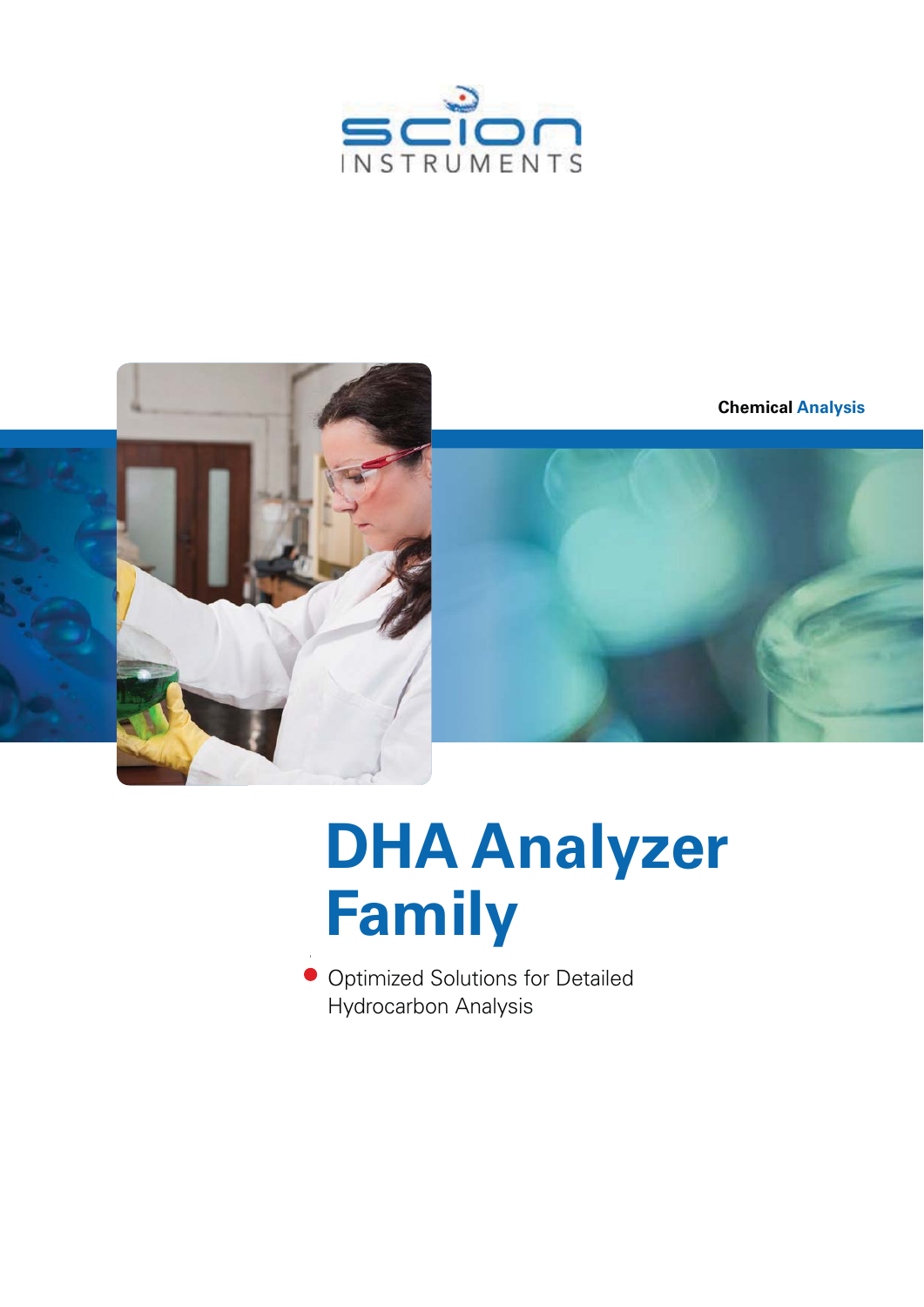

The DHA Analyzer is a complete high resolution gas chromatography solution for the analysis of hydrocarbons in petroleum streams. It is capable of performing all of the standard methods including the analysis of light petroleum streams and crude oil light end.

#### **Key Benefits include:**

### **Compliant with all industry standard methods**

Be confident using Scion's DHA Analyzers, which are configured in Analyzers, which are configured in accordance with all the established accordance with all the established standard methods including ASTM standard methods including ASTM D6729, D6730, D6733, D5134, D6623, D6729, D6730, D6733, D5134, D6623, IP 344/DHA "Front End"and "Fast DHA". IP 344/DHA "Front End"and "Fast DHA" Scion's GC analyzers are built and

### **Complete and fully integrated solution**

DHA Analyzers come complete with everything you need to be up and running quickly.

### ■ Powerful and easy-to-use analyzer

With relatively little training, operators can generate outstanding analysis results day after day.

### ■ Save time

Easily generate reports with a few mouse clicks and reduce analysis time using "Fast DHA", increasing lab productivity.

### **Single vendor solution**

Scion's GC analyzers are built and tested at Scion's factory, as well as installed and performance-verified installed and performance-verified on-site by Scion trained and certified engineers. Rest assured that our analyzers can meet or exceed your engineers. Rest assured that our<br>analyzers can meet or exceed your<br>needs throughout the instrument's lifetime. lifetime.

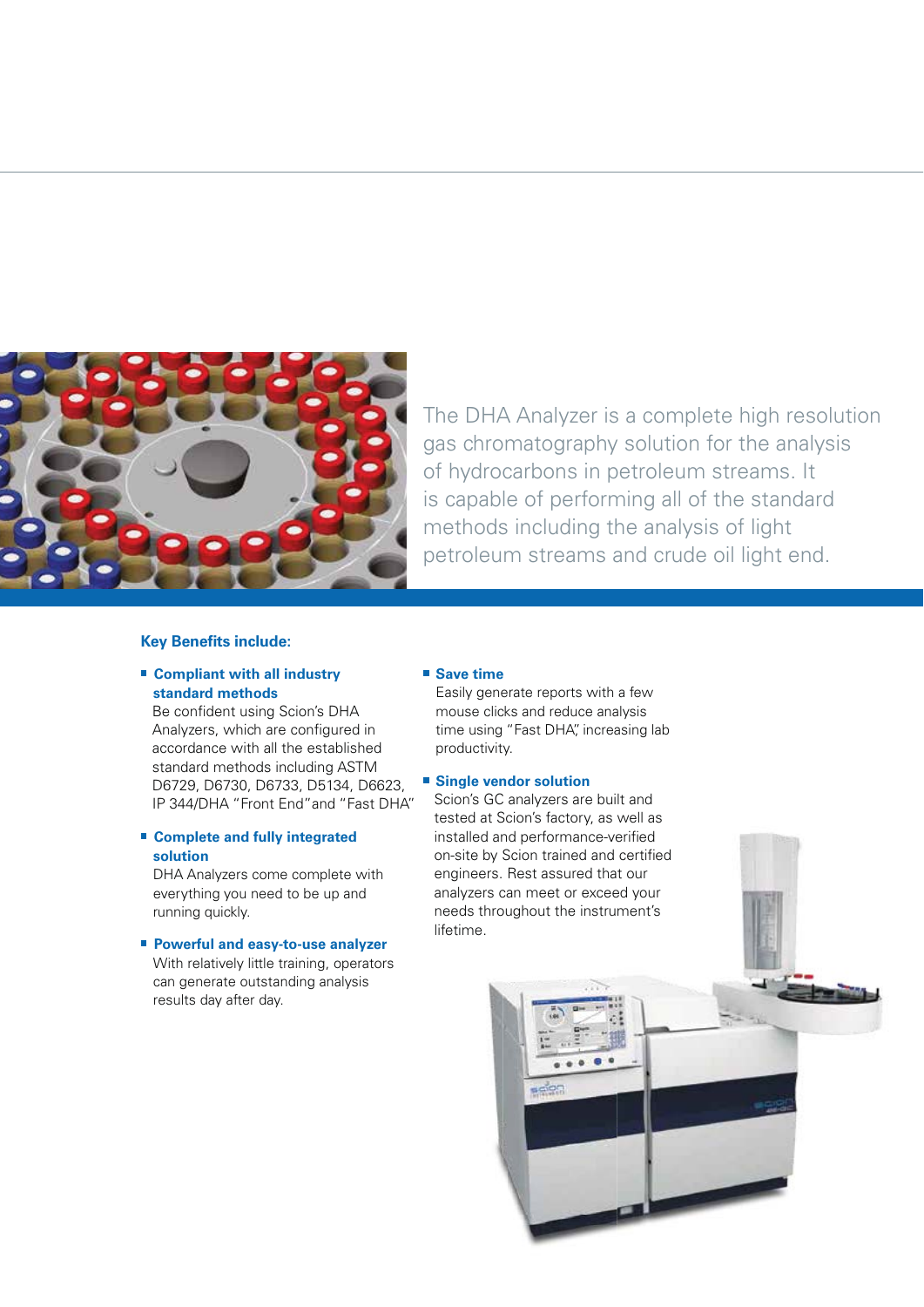### DHA Analyzer Family

Detailed hydrocarbon analysis is often the preferred technique to fully characterize petroleum streams. The technique is based on the identification of individual components using high performance, high resolution capillary gas chromatography.

### **Software Ensures Accurate Identification**

To successfully apply gas chromatography to detailed hydrocarbon analysis (DHA) the analyzer must be able to correctly identify a large number of components (many eluting very closely to one another) in a complex chromatogram. The identification is based on a comparison of their individual retention index values to those in a pre-established database. Therefore, it is extremely important that the analyzer functions in a highly repeatable manner.

Because the concentration of some of the individual components can vary considerably from stream to stream, the retention times for those peaks can shift slightly. This "shift" can lead to component misidentification, particularly with peaks that elute extremely close together or

those that may partially co-elute. Scion's based DHA software includes a unique based DHA software includes a unique Peak Asymmetry Correction Algorithm Peak Asymmetry Correction Algorithm to overcome this challenge. It accurately to overcome this challenge. It accurately predicts the peak identity even if there predicts the peak identity even if there is a large concentration change. This dramatically simplifies the operator's job because a single analysis method/ retention index database can be used for widely different streams.



Figure 1: Column overloading has caused a retention time shift by almost 15 seconds. But with the unique peak asymmetry correction algorithm, the retention time is correctly predicted allowing the use of a single database



Figure 2: Detailed hydrocarbon analysis of a reformate sample showing aromatics identification according ASTM D6730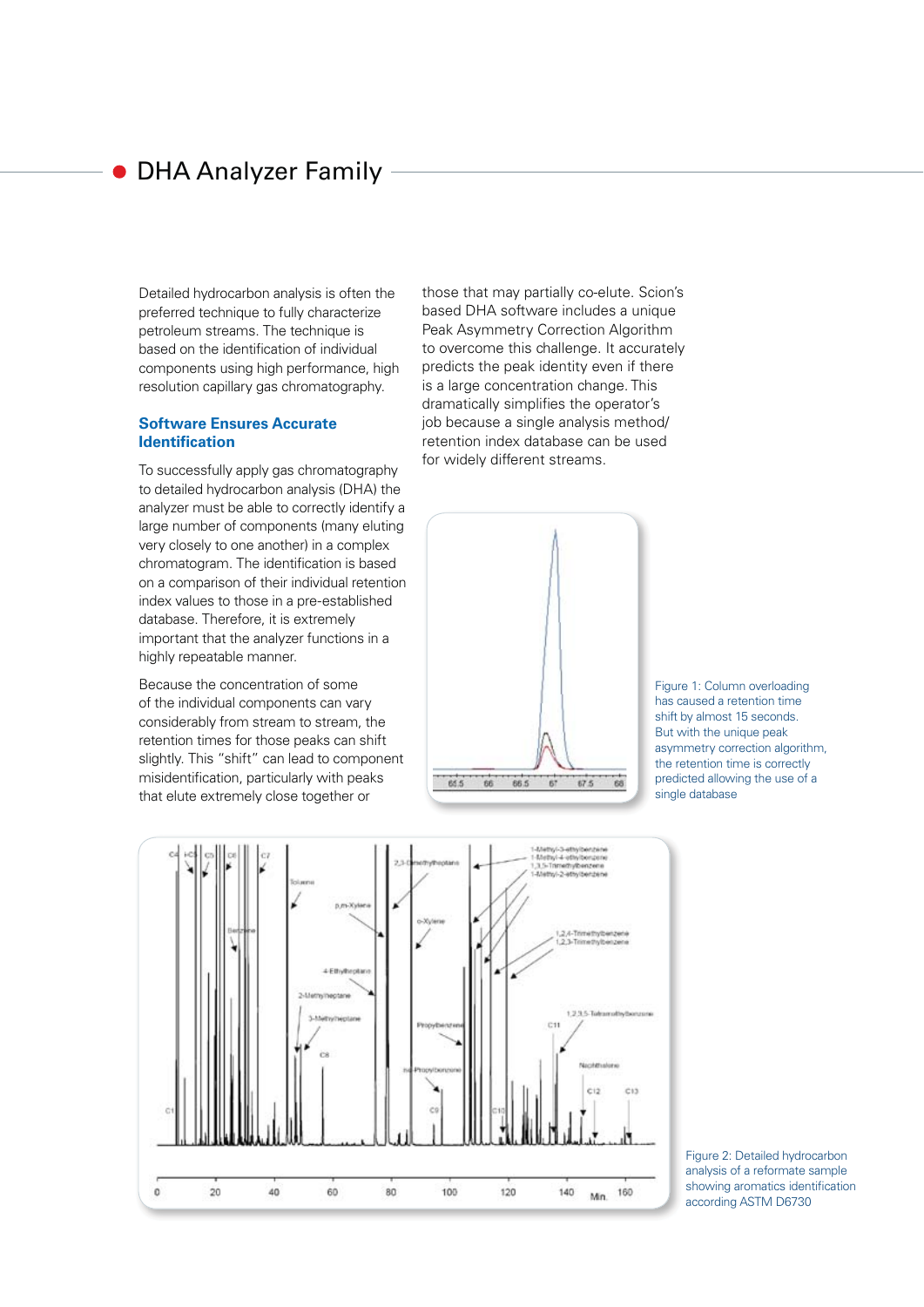### **Standard Methods**

### **Selecting Individual Peaks and Updating the Database**

The DHA software includes a Peak Select and Database Update function to make identification of unknown peaks as straightforward as possible. The system automatically provides the operator with detailed comparative retention index information for each "unknown" peak including a highlighted "best fit" indicator, making it easy for the operator to determine the ID.

|                         | Start Index | End Index | Window ± RI |        |
|-------------------------|-------------|-----------|-------------|--------|
| $\mathbf{1}$            |             | 300       | 15.0        | Append |
| $\overline{2}$          | 300         | 400       | 2.5         |        |
| $\overline{\mathbf{3}}$ | 400         | 500       | 1.5         |        |
| $\overline{4}$          | 500         | 855       | 0.6         | Insert |
| $\overline{5}$          | 855         | 900       | 0.5         |        |
| 6                       | 900         | 9999      | 0.6         | Bemove |
|                         |             |           |             |        |

Figure 3: Assigning custom peak matching criteria is easy.



Figure 4: DHA provides an easy-to-use graphical means to select peaks and update the database

### **Integrated Standard Test Methods**

Scion's DHA analyzers are compliant with the following methods:

- ASTM D6729
	- ASTM D6623 ■ "Fast" DHA
- ASTM D6730 ASTM D6733 ■ IP 344 "Front end"
- ASTM D5134

ned 01 Nov 2007, 1216 29 Date Edited Method Tvp **EXSTRA** ASTM D6729 ASTM D5134 / CGSE ASTM DE730 DHA ASTM 0662 ASTMD6733 Global Time Table | Database | Peak Matching | Calculation | Beport

Figure 5: Choosing a preferred standard method is easy with the DHA software

| <b>V</b> DHA Report            |                           |        |  |
|--------------------------------|---------------------------|--------|--|
| PIONA Weight Percent Report    |                           |        |  |
| PIONA Volume Percent Report    |                           |        |  |
| Physical Properties Report     |                           |        |  |
|                                |                           |        |  |
| Global   Time Table   Database |                           |        |  |
|                                | Peak Matching Calculation | Report |  |

#### Figure 6: Choosing report options is simple

Although each DHA analyzer is configured, tested and certified at the factory for a standard method specified by the customer, the DHA software permits the operator to utilize any of the other popular standard methods as well. And, because of the outstanding performance and flexibility of the 450-GC and compass CDS software design, Scion is able to quickly modify the existing methods or add new ones if required as a result of the on-going "dynamic" industry standard processes.

### **Powerful Reporting is Built-in**

Scion's DHA software includes several report options to accommodate the standard methods and/or to meet the customer's special needs. These include:

- Carbon number distribution
- PIONA report; (weight and volume percentage by hydrocarbon group)
- Physical properties calculations;
- specific gravity and molecular weight
- True distillation profile
- RON/MON specification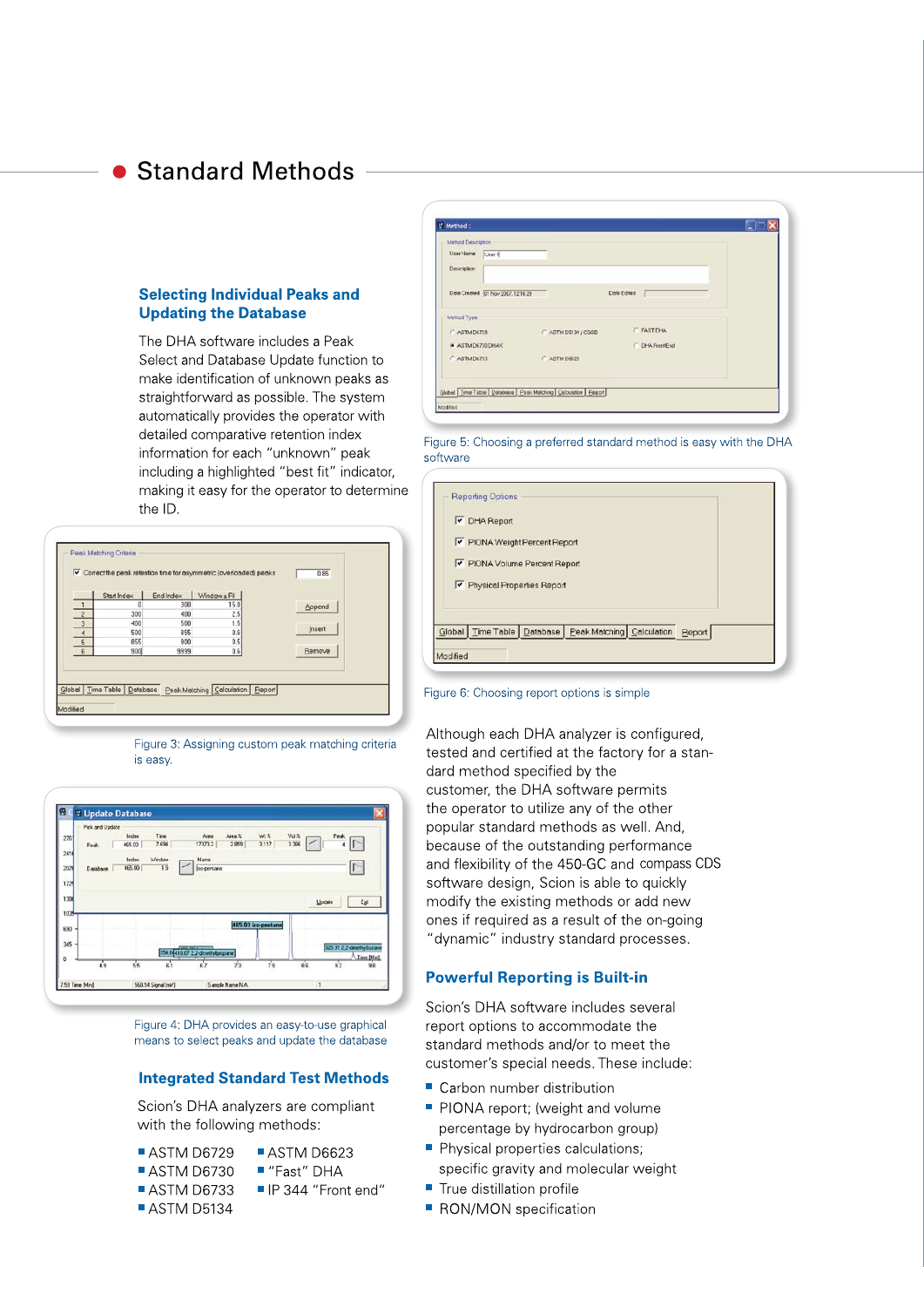### Reduce Sample Analysis Time With "Fast DHA"



Figure 7: These chromatograms illustrate the decreased analysis time using the "Fast DHA" method. Chromatogram of a naphtha sample run on a 40 m X 0.10 mm X 0.2 µm film CP-Sil PONA CB using the "Fast DHA" method (left). Chromatogram of the same sample, but run on a 100 m X 0.25 mm ID X 0.5 um film CP-Sil PONA CB column using standard method D6729 (right). Note reduced analysis time from ~80 minutes to ~20 minutes; almost four-fold.

### **DHA Analyzer Includes These Key Components**

- Scion 456-GC high performance gas chromatograph equipped with:
	- Split/splitless capillary injection port - High performance capillary column (dependent on specified method
	- on order) - Flame ionization detector (FID)
- Full electronic flow control (EFC) of all gases
- State of the art backflush capabilities for the IP 344 "Front End" method
- CP-8400 or CP-8410 automatic liquid sampler
- compass CDS for system control, data acquisition and report generation
- compass CDS based DHA application software
- Computer/monitor
- Pre-loaded standard methods
- $\blacksquare$  Factory test
- Reference chromatogram
- Reference standard for use in conducting on-site performance verification

| Sample Type                      | Sengle fame                                        | n.c.<br>$\sim$ |                                                                                   |                                       |                                                        |                  |                            |                   |                       |                       |                   |
|----------------------------------|----------------------------------------------------|----------------|-----------------------------------------------------------------------------------|---------------------------------------|--------------------------------------------------------|------------------|----------------------------|-------------------|-----------------------|-----------------------|-------------------|
| Amelyni                          | Oate Andysed                                       |                | 12. Jan 2005, 43:36:52<br>AGHENSTRATOR                                            |                                       | Date Printed<br>Total II                               | $\mathbf{u}$     | 09 Jan 2006, \$5.05:57     |                   |                       |                       |                   |
| <b>Data Rile</b>                 | (дникачение рапи) Агли реглозом егзо 18334834.EATA |                |                                                                                   |                                       |                                                        |                  |                            |                   |                       |                       |                   |
| Wathod<br>Description.           |                                                    |                | Warlon Galaxiel-DHAV& ample Data/Alettevial axtm dill'30 dra<br>DISA 6730 SECONDS |                                       |                                                        |                  |                            |                   |                       |                       |                   |
| <b>Instrument</b>                |                                                    | DRIA 3880      |                                                                                   |                                       |                                                        |                  |                            |                   |                       |                       |                   |
|                                  | Catalian systemation Analysis                      |                |                                                                                   |                                       |                                                        |                  |                            |                   |                       |                       |                   |
| <b>EES</b>                       | <b>WY</b>                                          | <b>CRT</b>     | Index Name                                                                        |                                       |                                                        | <b>Aven</b>      | Arres<br><b>COMMERCIAL</b> | Weight<br>Parceut | Wednesday<br>Personal |                       |                   |
|                                  | 6.53                                               |                |                                                                                   |                                       |                                                        |                  | 0.81                       | 3, 5, 2           | 0.35                  |                       |                   |
| $\mathbf{R}$<br>ż                | 6.73                                               | 6.72           | 6.53 100.17 methaw<br>199.01 ethane                                               |                                       |                                                        | 181.2<br>629.2   | 0.36                       | 3,46              | 0.39                  |                       |                   |
| $\rightarrow$                    | 7.33                                               | 7.32           | 300.03 precises                                                                   |                                       |                                                        | 1144.6           | 0.61                       | 3.85              | 3.20                  |                       |                   |
| $\pm$<br>×                       | 8.43<br>9.36                                       |                | 9.51 204.01 (3) unamentional                                                      | 8.42 294.01 2-moth/propers            |                                                        | 1145.6<br>481.9  | 0.04<br>0.33               | 1.84.<br>3.755    | 1.06<br>0.36          |                       |                   |
| ×.                               | 9.47                                               | 9.47           | 399,76 Indane                                                                     |                                       |                                                        | 2700.0           | 3.58                       | 1.92              | 2.36                  |                       |                   |
| y                                | 9.89                                               |                | 9.09 409.32 1-2-0 dlame                                                           |                                       |                                                        | 445.9            | 0.26                       | 3.25              | 0.44                  |                       |                   |
| $\overline{u}$<br>$\overline{a}$ | 10.00<br>10.83                                     |                | 10.81 412.89 (-2-bullete)                                                         | 10:00 NILPS 22-01/WWW.come            |                                                        | $-19-2$<br>379.4 | 9.51<br>0.31               | 3,014<br>3,30     | $4 - 24$<br>0.35      |                       |                   |
| tó                               |                                                    |                |                                                                                   | 12.18 12.59 454.41 3-methyl-1-butera- |                                                        | 182.9            | 0.33                       | $3.3\%$           | 0.56                  |                       |                   |
| i.<br>u                          | 1, 2, 3, 4<br>14.38                                |                | 11.24 N72.53 no persone<br>14.26 400.04 3 perfere                                 |                                       |                                                        | 14772.9<br>682.9 | 8.34<br>6.38               | 9.37<br>3.85      | 16.75<br>6.50         |                       |                   |
| 12                               | 14.76                                              |                |                                                                                   | 14.75 495.99 2-moth/-1-0utere         |                                                        | 1140.6           | 0.81                       | 3.74              | 0.82                  |                       |                   |
| $\sim$<br>UC.                    | 15.00<br>15.38                                     |                | 15.03 S00.07 percent<br>15.30 \$05.41 cS:unkitchfied                              |                                       |                                                        | RESK.R<br>10.3   | 4.01<br>46.476             | 1.51<br>3.01      | 5.21<br>0.01          |                       |                   |
| L6                               | 15.64                                              |                |                                                                                   |                                       |                                                        |                  |                            |                   |                       |                       |                   |
| LT.<br>1/6                       | 10.02<br>16.19                                     |                |                                                                                   |                                       |                                                        |                  |                            |                   |                       |                       |                   |
| 10                               | 16.53                                              |                | DHA                                                                               |                                       |                                                        |                  |                            |                   |                       |                       |                   |
| 200                              | 16.74                                              |                |                                                                                   |                                       | Analysis according to ASTM D6730 DHAX                  |                  |                            |                   |                       |                       |                   |
| $\overline{a}$<br>計              | 27.44<br>17.60                                     |                | Sample Name                                                                       |                                       |                                                        |                  |                            |                   |                       |                       |                   |
| 12                               | 14.66                                              |                | Sample Type                                                                       | N.A.<br>e.                            |                                                        |                  |                            |                   |                       |                       |                   |
| 34<br>$\frac{1}{2}$              | 19.27<br>19.34                                     |                | Date Analysed                                                                     |                                       | 12 Jan 2005, 03:35:52                                  |                  |                            | Date Printed      |                       | 09 Jan 2006, 15:05:57 |                   |
| is.                              | 14.70                                              |                | Analyst                                                                           |                                       | ADMINISTRATOR                                          |                  | Val                        |                   |                       |                       |                   |
| 22<br>$^{28}$                    | 19.90<br>20.00                                     |                | Data File                                                                         |                                       | 10HA1E-ample Data1ASTM DE7301DHA 6730 10224924 DATA    |                  |                            |                   |                       |                       |                   |
| $^{**}$                          | 20.21                                              |                | Method                                                                            |                                       | Warlan Galaxie DHA Example Data Methodziastm 66730.cha |                  |                            |                   |                       |                       |                   |
| 30<br>ää.                        | 20.35<br>20.47                                     |                | <b>Description</b><br>Instrument                                                  | <b>CHA 3000</b>                       | DHA 6730 10224524                                      |                  |                            |                   |                       |                       |                   |
| X2                               | 21.46                                              |                |                                                                                   |                                       |                                                        |                  |                            |                   |                       |                       |                   |
| 55<br>34                         | 21.95                                              |                |                                                                                   | Physical Properties Report            |                                                        |                  |                            |                   |                       |                       |                   |
| ×                                | 2.2 April<br>22.99                                 |                |                                                                                   |                                       |                                                        |                  |                            |                   |                       |                       |                   |
| 36<br>VF.                        | 23.26<br>23.30                                     |                | <b>NLOFF</b>                                                                      | TEP IC                                | DB6 <sup>1</sup> C                                     |                  |                            | Property          |                       |                       |                   |
| 56                               | 23.48                                              |                |                                                                                   |                                       |                                                        |                  |                            |                   |                       |                       |                   |
| 26                               | 23.68                                              |                | 18P                                                                               | $-42.0$                               | 27.5                                                   |                  |                            | MON Value         |                       | 89.2                  |                   |
| 40<br>41                         | 23.77<br>23.96                                     |                | 5%                                                                                | 10                                    | 44.5                                                   |                  |                            | <b>RON Value</b>  |                       | 96.1                  |                   |
| 42                               | 24.07                                              |                | 10%                                                                               | 30.0                                  | 49.7                                                   |                  |                            |                   |                       |                       |                   |
| K3<br>44                         | 24.32<br>24.91                                     |                | 20%                                                                               | 36.5                                  | 56.5                                                   |                  |                            | Reid Vapor P.     |                       | 15.4                  | mm Hg             |
| n,                               | 26.23                                              |                | 30%<br>40%                                                                        | 57.4<br>63.6                          | 61.4                                                   |                  |                            | Net Heat          |                       |                       |                   |
| 16                               | 26.42                                              |                | 50%                                                                               | 72.3                                  | 72.9                                                   |                  |                            | Gross Nead        |                       | 46.5                  | 43.1 kb/p<br>kt/p |
|                                  |                                                    |                | 60%                                                                               | 99.5                                  |                                                        |                  |                            |                   |                       |                       |                   |
|                                  |                                                    |                | 70%                                                                               | 1119                                  | 115.8                                                  |                  |                            | Density           |                       | 0.7300 g/ml           |                   |
|                                  |                                                    |                | 00%                                                                               | 140.5                                 | 132.9                                                  |                  |                            |                   |                       |                       |                   |
|                                  |                                                    |                | 90%                                                                               | 148.1                                 | 140.5                                                  |                  |                            |                   |                       |                       |                   |
|                                  |                                                    |                | 95%                                                                               | 162.0                                 |                                                        |                  |                            |                   |                       |                       |                   |
|                                  |                                                    |                | F8th                                                                              | 158.5                                 | 174.5                                                  |                  |                            |                   |                       |                       |                   |
|                                  |                                                    |                |                                                                                   |                                       |                                                        |                  |                            |                   |                       |                       |                   |

Figure 8: Physical properties and detailed hydrocarbon report